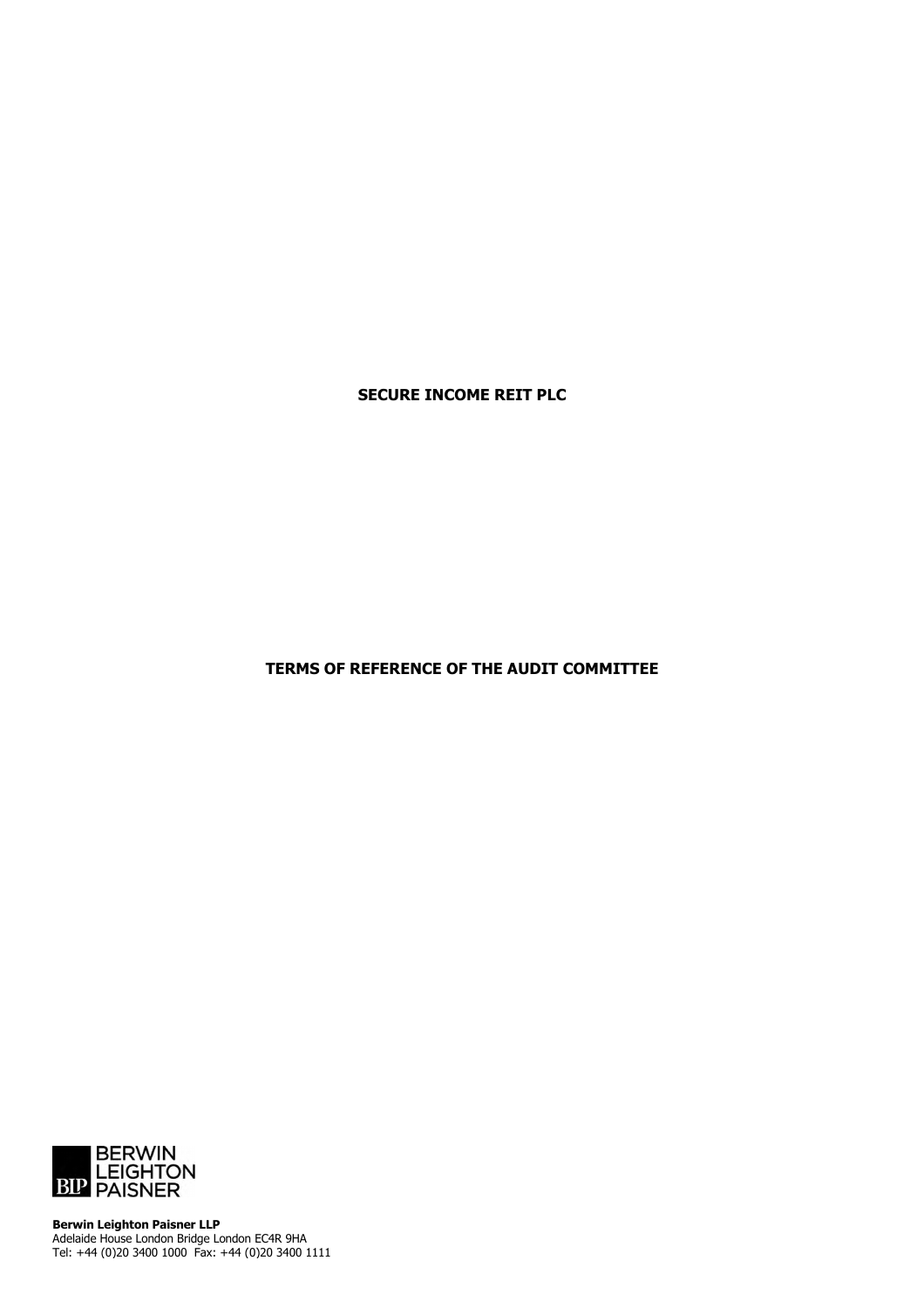# 1 **MEMBERSHIP**

- 1.1 The board of directors of the company (the "**Board**") has resolved to establish a committee of the Board to be known as the Audit Committee.
- 1.2 Membership of the Audit Committee shall consist of at least three members. Members of the committee shall be appointed by the Board, on the recommendation of the nomination committee in consultation with the chairman of the audit committee.
- 1.3 All members of the committee shall be independent non-executive directors at least one of whom, ideally the chairman of the committee, shall have recent and relevant financial experience ideally with a professional qualification from one of the professional accountancy bodies. The chairman of the Board shall not be a member of the committee.
- 1.4 Only members of the Audit Committee have the right to attend committee meetings. However, the external auditor and key finance personnel from the investment adviser will be invited to attend meetings of the committee on a regular basis and other non-members may be invited to attend all or part of any meeting as and when appropriate and necessary.
- 1.5 The Board shall appoint the committee chairman. In the absence of the committee chairman and/or an appointed deputy, the remaining members shall elect one of themselves to chair the meeting.

# 2 **SECRETARY**

The company secretary or his nominee, shall act as the secretary of the committee and will ensure that the committee receives information and papers in a timely manner to enable full and proper consideration to be given to issues.

# 3 **QUORUM**

The quorum necessary for the transaction of business shall be two members.

### 4 **FREQUENCY OF MEETINGS**

- 4.1 The committee shall meet at least two times a year at appropriate intervals in the financial reporting and audit cycle and otherwise as required.
- 4.2 Outside of the formal meeting programme, the committee chairman will maintain a dialogue with key individuals involved in the company's governance, including the Board chairman, the investment adviser, the property valuer and the external audit lead partner.

# 5 **NOTICE OF MEETINGS**

- 5.1 Meetings of the committee shall be convened by the secretary of the committee at the request of any of its members or at the request of the external audit lead partner if they consider it necessary.
- 5.2 Unless otherwise agreed, notice of each meeting confirming the venue, time and date together with an agenda of items to be discussed, shall be forwarded to each member of the committee, any other person required to attend and all other nonexecutive directors, no later than three working days before the date of the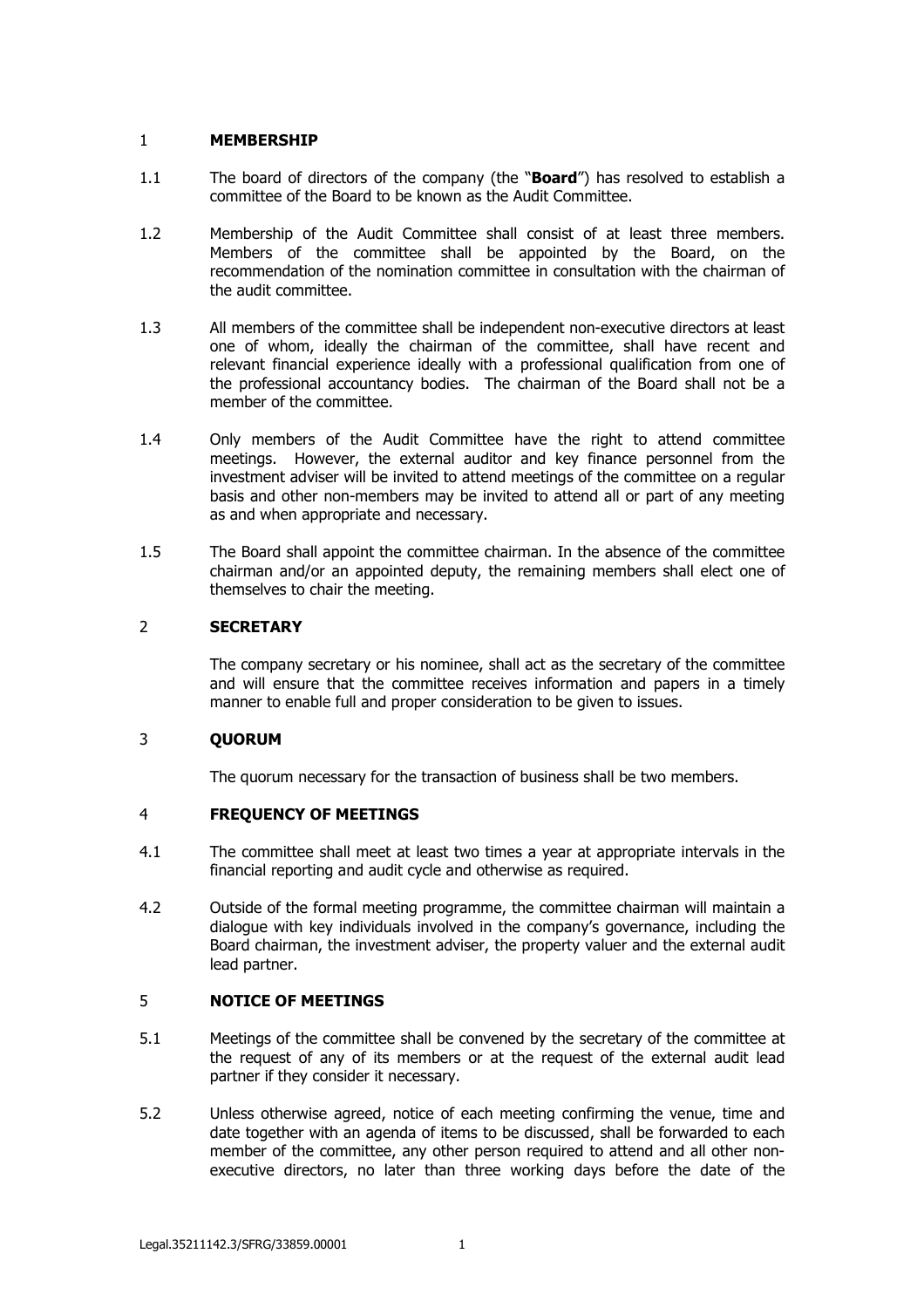meeting. Supporting papers shall be sent to committee members and to other attendees as appropriate, at the same time.

#### 6 **MINUTES OF MEETINGS**

- 6.1 The secretary shall minute the proceedings and decisions of all committee meetings, including recording the names of those present and in attendance.
- 6.2 Draft minutes of committee meetings shall be circulated promptly to all members of the committee. Once approved, minutes should be circulated to all other members of the Board unless it would be inappropriate to do so in the opinion of the committee chairman.

#### 7 **ANNUAL GENERAL MEETING**

The committee chairman should attend the annual general meeting to answer shareholder questions on the committee activities.

#### 8 **DUTIES**

The committee should carry out the duties below for the parent company, major subsidiary undertakings and the group as a whole, as appropriate.

#### 8.1 **Financial reporting**

- 8.1.1 The committee shall monitor the integrity of the financial statements of the company, including its annual and half yearly reports and any other formal announcement relating to its financial performance, reviewing and reporting to the Board on significant financial reporting issues and judgements which they contain having regard to matters communicated to it by the investment adviser or the auditor.
- 8.1.2 In particular, the committee shall review and challenge where necessary:
	- (a) the consistency of, and any changes to, accounting policies both on a year on year basis and across the company/group;
	- (b) the methods used to account for significant or unusual transactions where different approaches are possible;
	- (c) whether the company has followed appropriate accounting standards and made appropriate estimates and judgements, taking into account the views of the external auditor;
	- (d) the clarity and completeness of disclosure in the company's financial reports and the context in which statements are made; and
	- (e) all material information presented with the financial statements, such as the business review and the corporate governance statements relating to the audit and to risk management.
- 8.1.3 Where the committee is not satisfied with any aspect of the proposed financial reporting by the company, it shall report its views to the Board.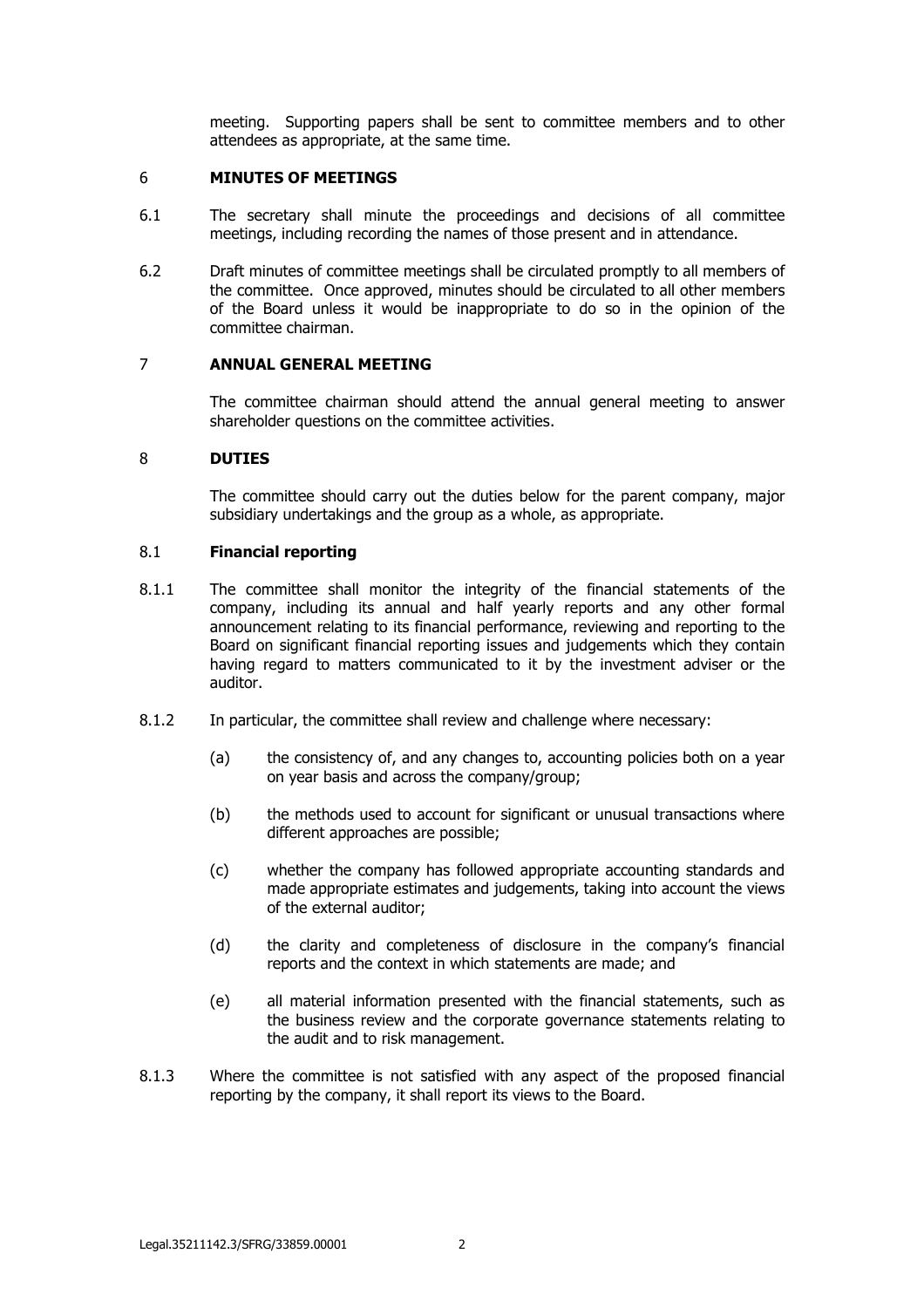# 8.2 **Narrative reporting**

The committee should review the content of the annual report and accounts and advise the Board on whether, taken as a whole, it is fair, balanced and understandable and provides the information necessary for shareholders to assess the company's performance, business model and strategy.

# 8.3 **Internal controls and risk management systems**

The committee shall:

- (a) keep under review the adequacy and effectiveness of the company's internal financial controls and internal control and risk management systems and those of the investment manager and any delegates of the investment manager as far as they are relevant to the Company;
- (b) at least once a year, review the group risk register which is to be maintained by the investment adviser and reported on to the committee; and
- (c) review and approve any statements to be included in the annual report concerning internal controls and risk management.

# 8.4 **Compliance whistleblowing and fraud**

The committee shall:

- (a) review the adequacy and security of the company's arrangements for the Board and the Company's contractors to raise concerns, in confidence, about possible wrongdoing in financial reporting or other matters. The committee shall ensure that these arrangements allow proportionate and independent investigation of such matters and appropriate following up action;
- (b) review the company's and the investment manager's procedures for detecting fraud; and
- (c) review the company's and the investment manager's systems and controls for the prevention of bribery and receive reports on non-compliance.

### 8.5 **External Audit**

- 8.5.1 The committee shall:
	- (a) consider and make recommendations to the Board, to be put to shareholders for approval at the AGM, in relation to the appointment, reappointment or removal of the company's external auditor;
	- (b) ensure that at least once every ten years the audit services contract is put out to tender to enable the committee to compare the quality and effectiveness of the services provided by the incumbent auditor with those of other audit firms; and in respect of such render oversee the selection process and ensure that all tendering firms have such access as is necessary to information and individuals during the duration of the tendering process;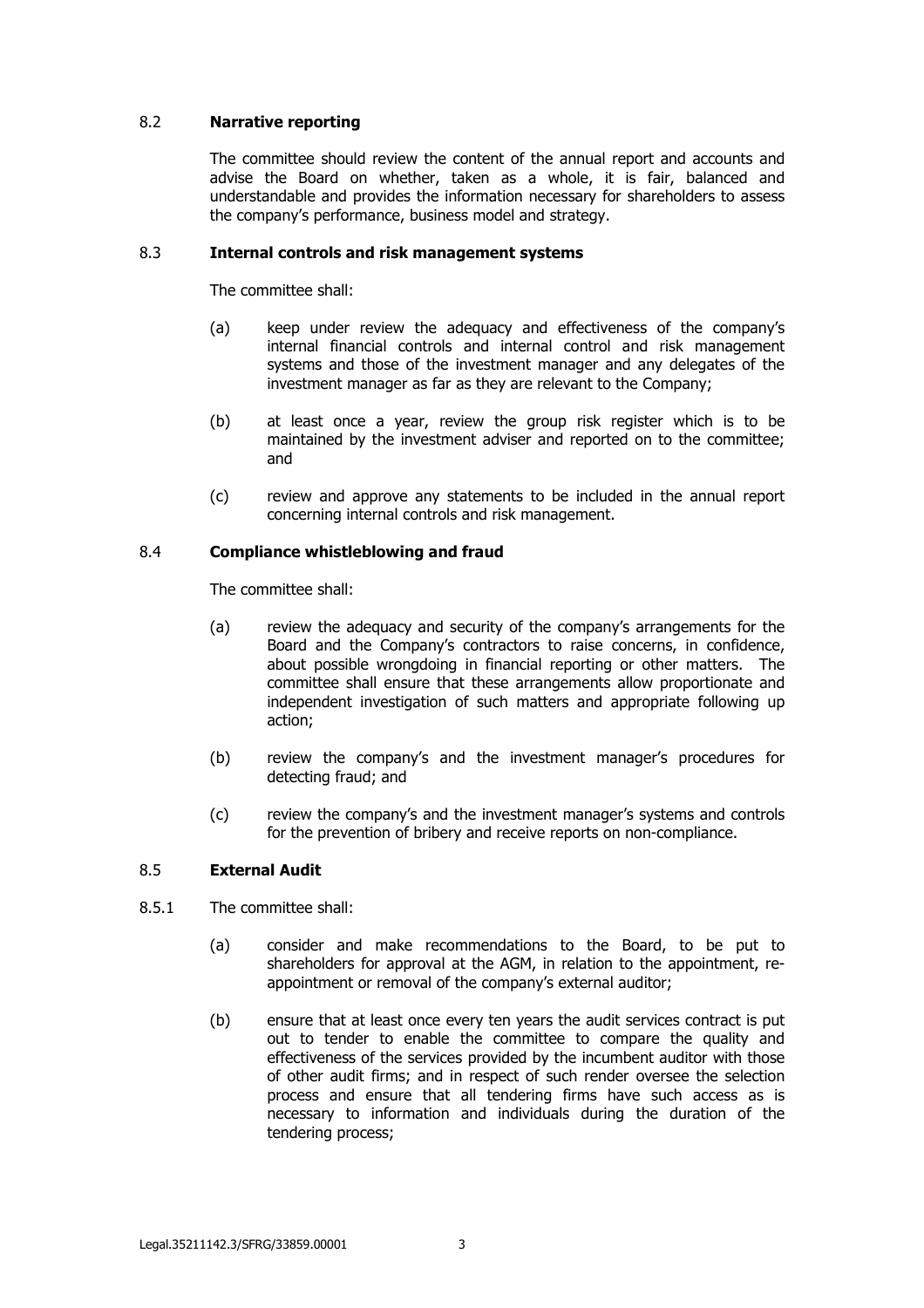- (c) if an auditor resigns, investigate the issues leading to this and decide whether any action is required:
- (d) oversee the relationship with the external auditor including (but not limited to):
	- (i) recommendations on their remuneration, including both fees for audit and non-audit services, and that the level of fees is appropriate to enable an effective and high quality audit to be conducted;
	- (ii) approval of their terms of engagement, including any engagement letter issued at the start of each audit and the scope of the audit;
	- (iii) assessing annually their independence and objectivity taking into account relevant UK professional and regulatory requirements and the relationship with the auditor as a whole, including the provision of any non-audit services;
	- (iv) satisfying itself that there are no relationships (such as family, employment, investment, financial or business) between the auditor and the company or the investment adviser (other than in the ordinary course of business) which could adversely affect the auditor's independence and objectivity;
	- (v) if required, agreeing with the Board a policy on the investment adviser or the Company's employment of former employees of the company's auditor, and monitoring the implementation of this policy;
	- (vi) monitoring the auditor's compliance with relevant ethical and professional guidance on the rotation of audit partner, the level of fees paid by the company compared to the overall fee income of the firm, office and partner and other related requirements;
	- (vii) assessing annually the qualifications, expertise and resources of the auditor and the effectiveness of the audit process, which shall include a report from the external auditor on their own internal quality procedures; and
	- (viii) evaluating the risks to the quality and effectiveness of the financial reporting process and consideration of the need to include the risk of the withdrawal of their auditor from the market in that evaluation.
- (e) meet regularly with the external auditor (including once after the audit at the reporting stage and once prior to the interim results announcement) and at least once a year, without management being present, to discuss the auditor's remit and any issues arising from the audit;
- (f) review and approve the annual audit plan and ensure that it is consistent with the scope of the audit engagement, having regard to the seniority, expertise and experience of the audit team; and
- (g) review the findings of the audit with the external auditor. This shall include but not be limited, to the following: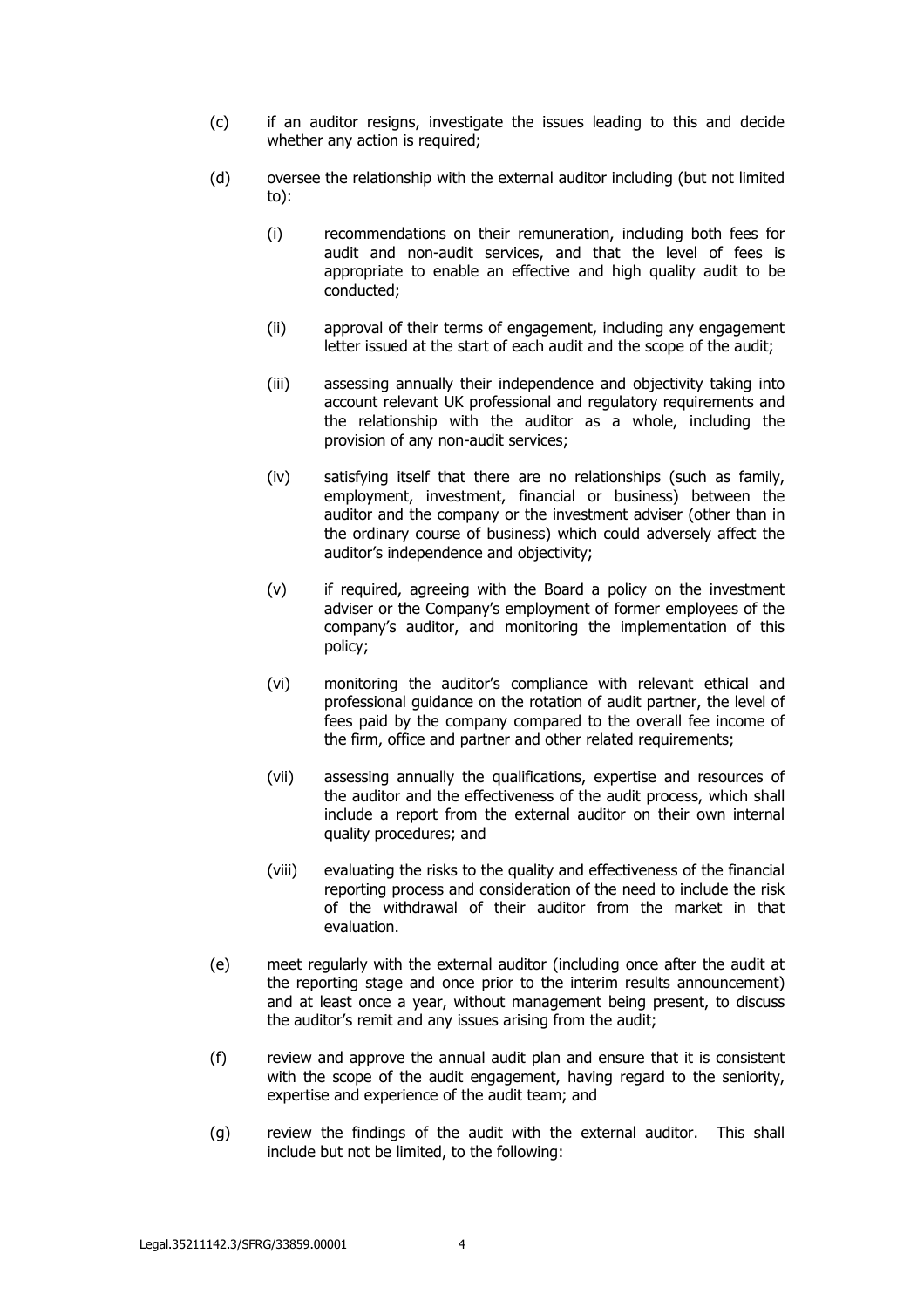- (i) a discussion of any major issues which arose during the audit;
- (ii) key accounting and audit judgements;
- (iii) levels of errors identified during the audit; and
- (iv) the effectiveness of the audit process.

#### 8.5.2 The committee shall also:

- (a) review any representation letter(s) requested by the external auditor before they are signed the Board;
- (b) review the management letter issued either to the Company or as a result of the audit of the investment adviser and management's response to the auditor's findings and recommendations; and
- (c) if appropriate, develop and implement policy on the supply of non-audit services by the external auditor to avoid any threat to auditor objectivity and independence, taking into account any relevant ethical guidance on the matter.

## 8.6 **Other matters**

The committee shall:

- (a) review the investment manager's regulatory compliance reviews at least annually; and
- (b) review the investment manager's review of the Company's risk register at least annually, including a review of interest rate risk and exchange rate risk.

## 8.7 **Reporting responsibilities**

The committee chairman shall report formally to the Board on its proceedings after each meeting on all matters within its duties and responsibilities and shall also formally report to the Board on how it has discharged its responsibilities. This report shall include as appropriate:

- (a) the significant issues that it considered in relation to the financial statements (required under paragraph 8.1.1) and how these were addressed;
- (b) its review of the risk register maintained by the investment adviser (required under paragraph Clause 8.3(b);
- (c) its assessment of the effectiveness of the external audit process (required under paragraph 8.5.1(d)(vii)) and its recommendation on the appointment or reappointment of the external auditor; and
- (d) any other issues on which the Board has requested the committee's opinion.
- 8.8 The committee shall make whatever recommendations to the Board and/or the company's investment manager it deems appropriate on any area within its remit where action or improvements is needed.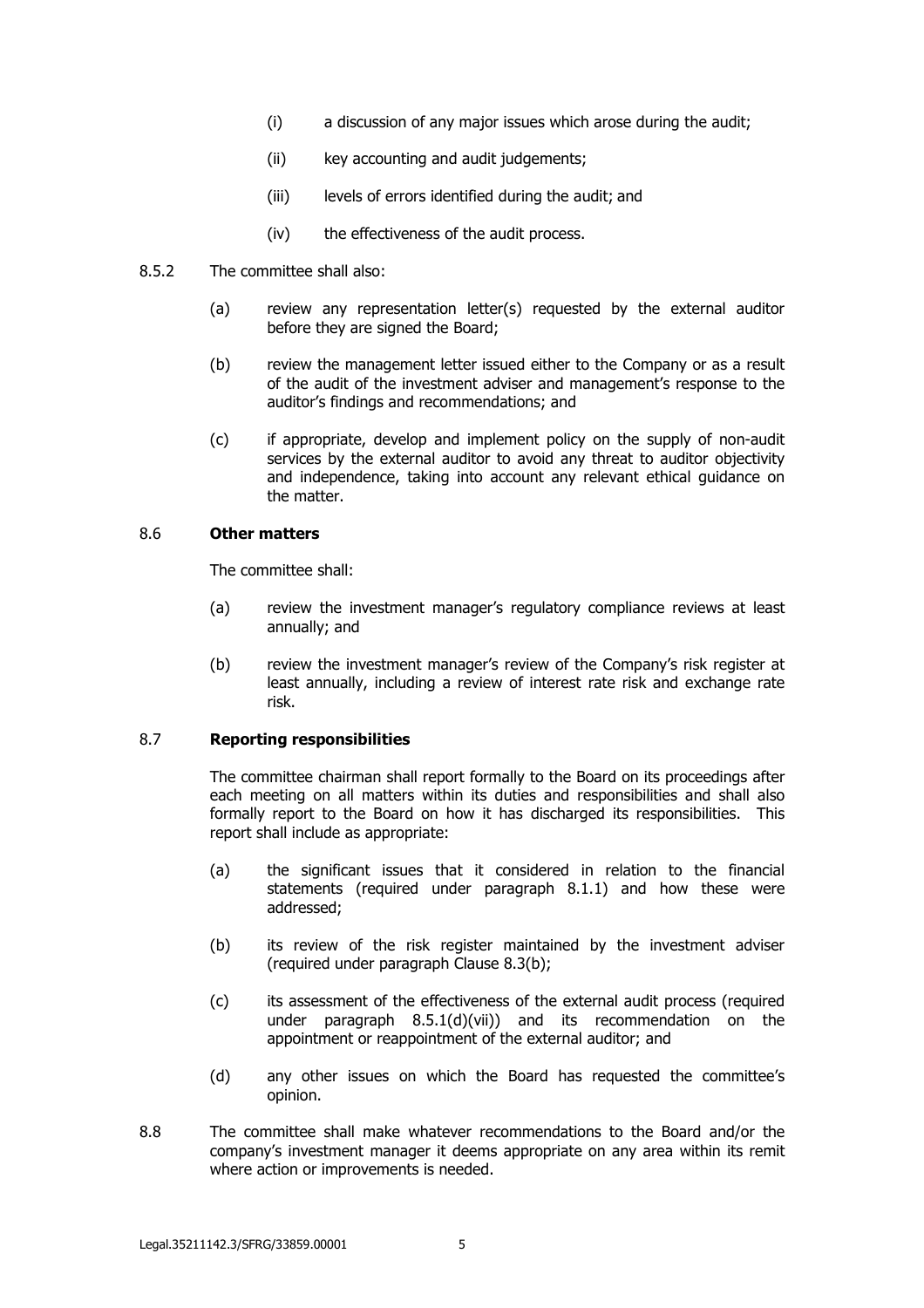- 8.9 The committee shall consider whether it is appropriate to include a report on its activities to be included in the company's annual report. To the extent deemed appropriate by the committee, the report may include an explanation of how the committee has addressed the effectiveness of the external audit process; the significant issues that the committee considered in relation to the financial statements and how these issues were addressed, having regard to matters communicated to it by the auditor; and all other information requirements set out in the UK Corporate Governance Code (to the extent deemed appropriate given the nature and size of the company).
- 8.10 In the compiling the reports referred to in paragraph 8.1 (*Financial reporting*) and paragraph 8.3 (*Internal controls and risk management systems*), the committee should exercise judgment in deciding which of the issues it considers in relation to the financial statements are significant, but should include at least those matters that have informed the Board's assessment of whether the company is a going concern. The report to shareholders need not repeat information disclosed elsewhere in the annual report and accounts, but could provide cross-references to that information.

### 9 **OTHER MATTERS**

The committee shall:

- (a) have access to sufficient resources in order to carry out its duties, including access to the company secretariat for assistance as required;
- (b) be provided with training to the extent and at such times as the committee deems necessary;
- (c) give due consideration to laws and regulations, the provisions of the UK Corporate Governance Code (to the extent deemed appropriate given the nature and size of the company) and the requirements of the AIM Rules and the Disclosure and Transparency Rules and any other applicable rules, as appropriate;
- (d) be responsible for co-ordination of the internal and external auditors;
- (e) oversee any investigation of activities which are within its terms of reference;
- (f) work and liaise as necessary with the Board and all other Board committees; and
- (g) arrange for periodic reviews of its own performance and, at least annually, review its constitution and terms of reference to ensure it is operating at maximum effectiveness and recommend any changes it considers necessary to the Board.

### 10 **AUTHORITY**

The committee is authorised to:

(a) seek any information it requires from the investment manager and any employee of the company and the investment manager in order to perform its duties;